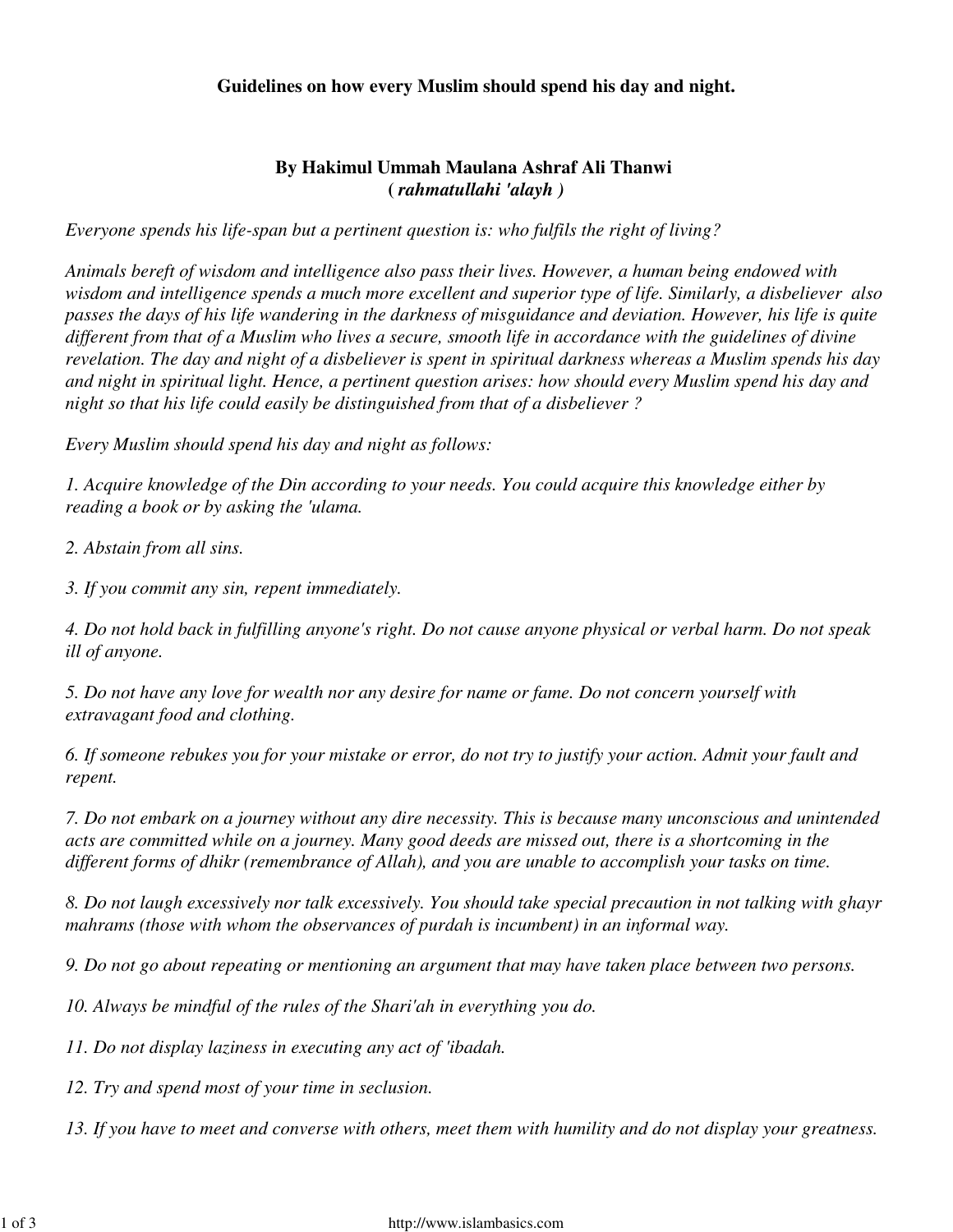*14. Associate very little with rulers and those who hold high positions.*

*15. Stay very far from the irreligious people.*

*16. Do not search for the faults of others. Do not have evil thoughts about anyone. Instead, look at your own faults and try to put them in order.*

*17. You should be very particular in offering your salaat in the proper manner, at the proper time and with great concentration.*

*18. Always occupy yourself in the remembrance of Allah either with your heart or tongue. Do not be neglectful in this regard at any time.*

*19. If you experience any satisfaction in taking the name of Allah and your heart feels happy over this, then express your gratitude to Allah.*

*20. Speak in a nice and humble way.*

*21. Set aside specific times for all your different tasks and abide strictly to these times.*

*22. Consider whatever regret, sorrow or loss you may experience to be from Allah. Do not be despondent. Instead, think that you will be rewarded for this.*

*23. Do not think about worldly matters, calculations, profits and losses, etc. all the time. Instead, think about Allah.*

*24. As far as possible, try to help and benefit others irrespective of whether it be in worldly affairs or Dini matters.*

*25. Do not eat and drink too little to the extent that you become weak and fall ill. Nor should you eat and drink too much to the extent that you feel lazy in carrying out the different acts of 'ibadah.*

*26. Do not have any desire or greed for anything from anyone except Allah. Do not allow your mind to wander towards any place thinking that you will be able to gain certain benefit or profit from there.*

*27. Be restless in your quest for Allah.*

*28. Be grateful for the favours that are bestowed upon you irrespective of whether they are plenty or few. Do not be depressed with poverty and destitution.*

*29. Overlook the faults and mistakes of those who are under your control.*

*30. If you learn of any fault of someone, conceal it. However, if the person plans to cause harm to someone else and you learn of it, then warn the other person beforehand.*

*31. Be in the services of guests, travelers, strangers, 'ulama, and the pious servants of Allah.*

*32. Choose the company of the pious.*

*33. Fear Allah all the time.*

*34. Remember death.*